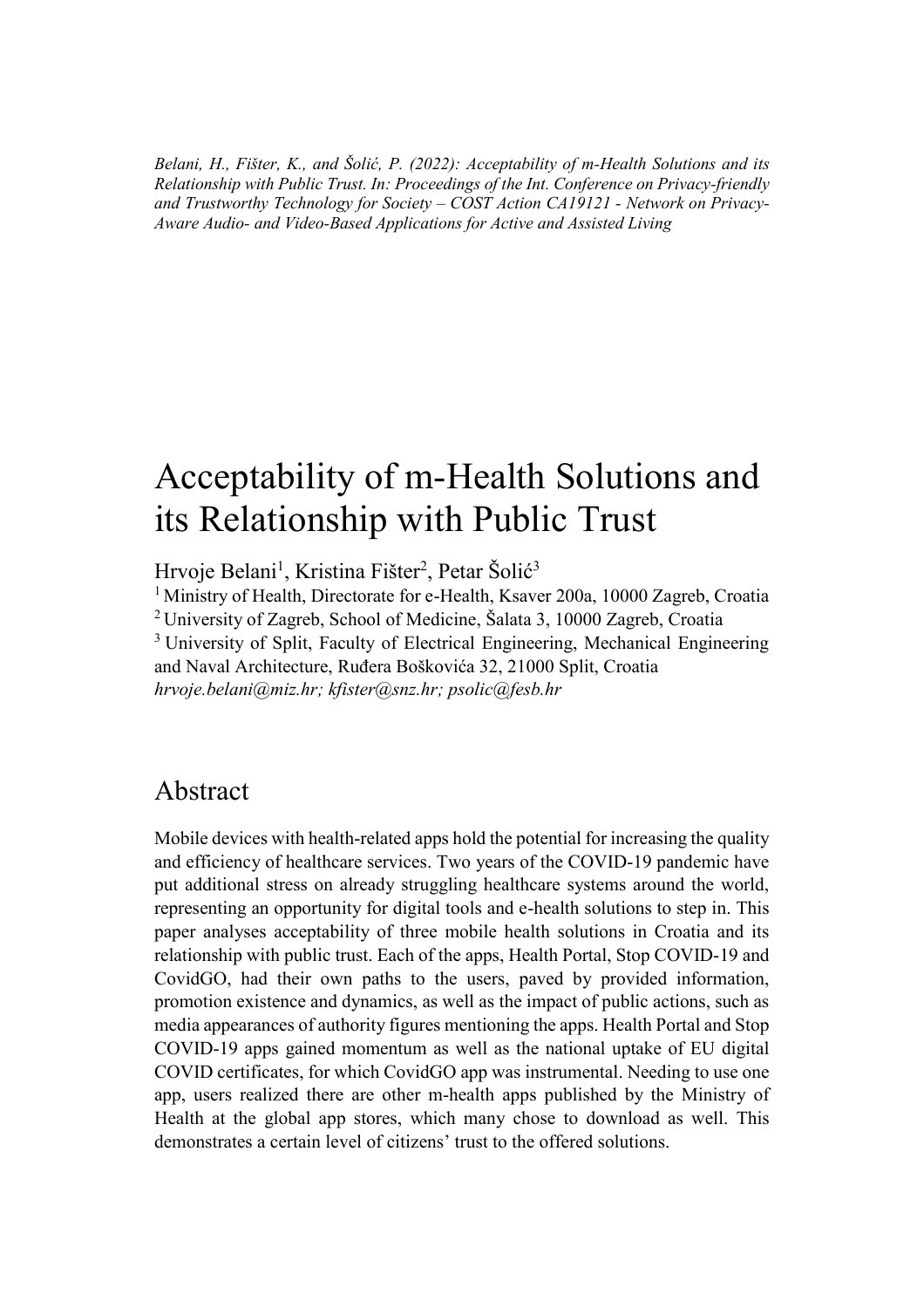## Introduction

The United Nations 2030 Agenda for Sustainable Development (UN, 2015) emphasizes that "the spread of information and communications technology (ICT) and global interconnectedness has great potential to accelerate human progress, to bridge the digital divide and to develop knowledge societies". World's population using the Internet since 2019 until 2021 increased by 17%, representing 782 million people estimated to have come online during that period and resulting in approximately 4.9 billion people or 63% using the Internet, mostly covered by a mobile-broadband signal (ITU-D, 2021). Therefore, global usage of mobile devices with health-related apps represents a great potential for increasing the quality and efficiency of healthcare services, also overcoming barriers to access, which has been recognized as one of the permanent challenges for health systems worldwide.

The World Health Organization (WHO) defines mobile health or m-health as a component of electronic health or e-health (WHO, 2011) and a "medical and public health practice supported by mobile devices, such as mobile phones, patient monitoring devices, personal digital assistants (PDAs), and other wireless devices". The WHO Executive Board has also defined digital health as "often used as a broad umbrella term encompassing e-health as well as developing areas such as the use of advanced computing sciences (in the fields of big data, genomics and artificial intelligence, for example)" (WHO, 2017).

When it comes to assessing health interventions, including digital ones (e.g. mhealth), acceptability has been defined within the theoretical framework of acceptability (TFA) as a "multi-faceted construct that reflects the extent to which people delivering or receiving a healthcare intervention consider it to be appropriate, based on anticipated or experienced cognitive and emotional responses to the intervention" (Sekhon et al., 2017). TFA consists of seven component constructs: affective attitude, burden, perceived effectiveness, ethicality, intervention coherence, opportunity costs, and self-efficacy.

Research on technology acceptance go more than three decades back. The Technology Acceptance Model (TAM) and TAM2 deal more specifically with the prediction of the acceptability of an information system determined by two main factors: perceived usefulness and perceived ease of use (Davis et al., 1989). The Unified Theory of Acceptance and Use of Technology (UTAUT) and UTAUT2 explain and predict the acceptance of technology firstly in an organizational context (Venkatesh et al., 2003), with many later additions and evolution of these models.

While both models aim at understanding better why users accept or reject a given technology, and how user acceptance can be improved through technology design, recent reviews show that "TAM and UTAUT failed to provide stable predictive capabilities for acceptance and use of technologies in health care" (Ammenwerth, 2019), with possible reasons specific for healthcare, where technology acceptance is influenced by socio-organizational and cultural factors.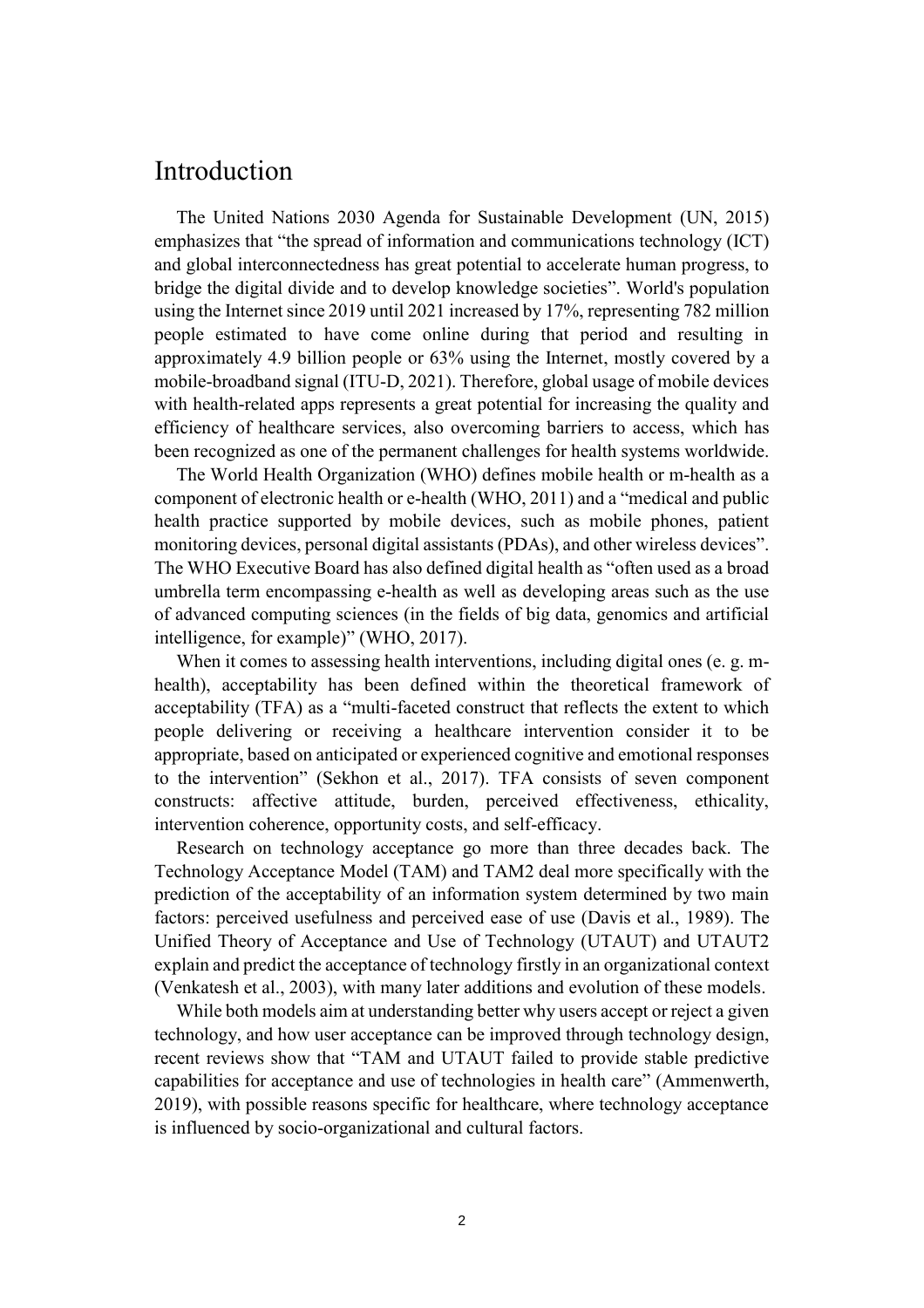#### Motivation and related work

With global spread of SARS-CoV-2 and the COVID-19 pandemic outbreak at the beginning of 2020, the usage of digital tools for enabling healthcare and related services gained in importance to patients as well as health professionals globally. Before the pandemic, "the greatest barriers to adoption of digital health tools were not primarily technical in nature, but instead lay in successfully facilitating the required individual, organizational and system changes" (Fahy and Williams, 2021). The same report recognizes four main areas digital health tools have been used during the pandemic: "support four main areas: communication and information, including tackling misinformation; surveillance and monitoring; the continuing provision of health care such as through remote consultations; and the rollout and monitoring of vaccination programs".

However, countries rushed deployment and adoption of such solutions raises profound concerns about surveillance, privacy and data protection. The case study (Newlands et. al., 2020) on digital surveillance technologies implemented during the COVID-19 pandemic delineates "the contextual nature of privacy trade-offs during a pandemic" exploring "how regulatory and technical responses are needed to protect privacy in such circumstances". The same study stated, "greater effort in incorporating privacy considerations beforehand in the design of digital solutions is very much needed, as afterthought privacy reflections risk exposing the health of citizens, wasting public resources and worsen the consequences that the state of emergency already has for society".

National health systems, such as the one in Croatia (Capak et al., 2020), as well as international collaborative initiatives, such as the eHealth Network of the European Union (eHealth Network, 2022), have increasingly developed and launched digital health tools in response to COVID-19. The European Commission (EC) and the EU member states have worked together to improve the efficiency of contact tracing and warning apps in 2020 and have defined a common approach for uniform and interoperable proofs of vaccination, testing, and recovery from COVID-19 via EU Digital COVID Certificates (EU DCC) in 2021. For the later, detailed technical specifications of the trust framework have been worked on jointly and reference implementations published as an open source. Clear trust framework allowed many (40, until end May 2022) third countries to join the EU DCC system.

This paper provides an insight in acceptability of three m-health apps implemented by Croatia. m-Health in Croatia is defined by the Healthcare Act ("The Official Gazette", No. 100/2018, 125/2019, and 147/2020) as "the use of mobile devices to collect medical and public health data. The application of mhealth implies the use of mobile communication devices for the collection of general and clinical health data, the transfer of health information to physicians, researchers and patients, and remote monitoring of medical parameters of the patient".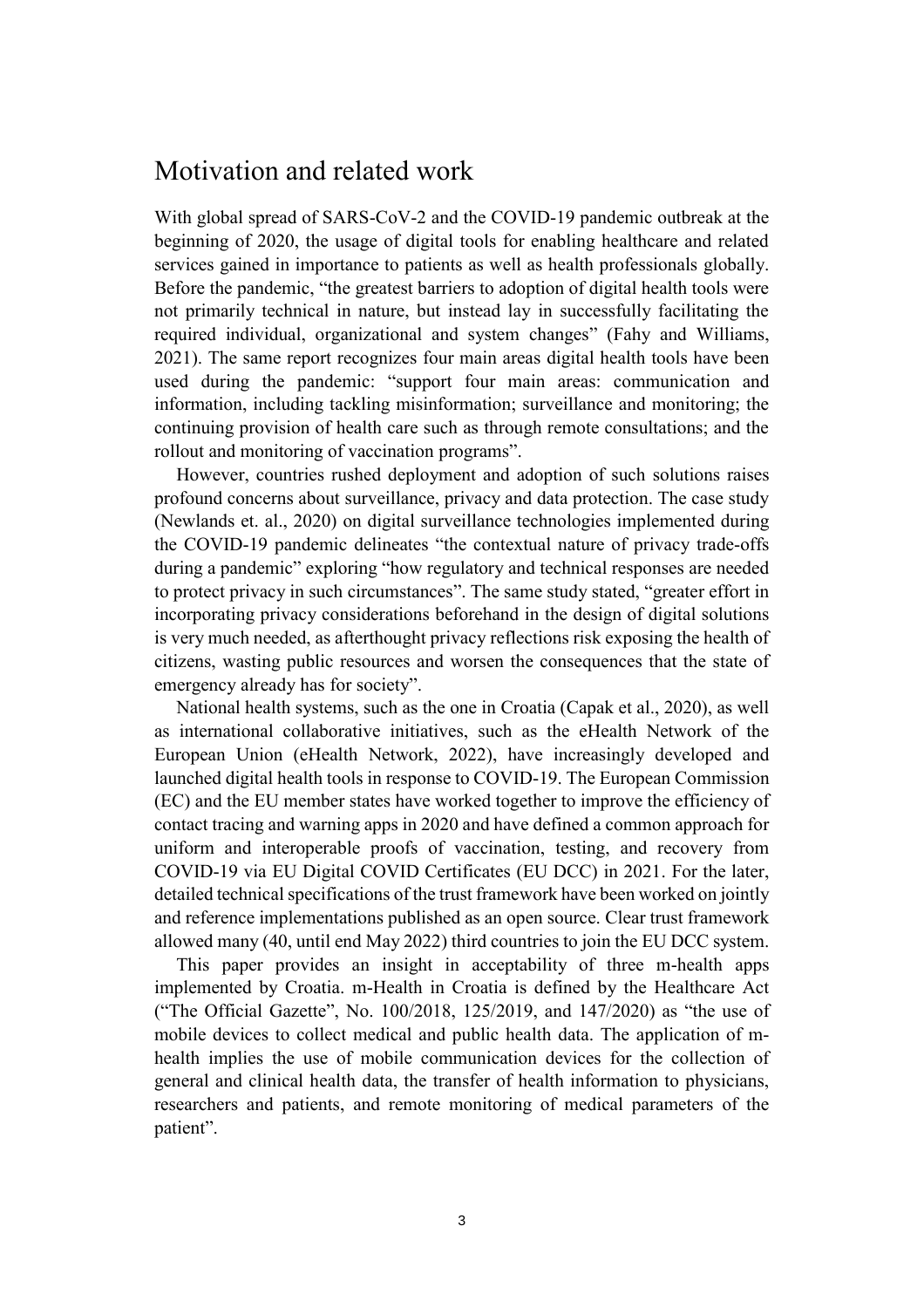#### Methods and tools

The first three m-health apps published and upgraded by the Croatian Ministry of Health during 2020 and 2021, as shown in Fig. 1, on two of the biggest mobile apps platforms (stores) worldwide, Google Play and App Store, were the following:

- Health Portal Croatian patient portal app, providing citizen's access to personal health data from the electronic health records (EHR), among others: COVID-19 vaccination and testing records, making a COVID-19 vaccination appointment, messages exchange with the chosen doctors, lists of e-prescriptions dispensed and e-referrals issued, as well as medical reports received from primary care laboratories and specialists,
- Stop COVID-19 Croatian COVID-19 warning and exposure notification app, for anonymous exchange of random encrypted strings via Bluetooth Low Energy (BLE) protocol, fetching the list of strings from infected persons, processing the data in a decentralized manner – on the device in order to find a match and solidary warn the contacts of the infection risk,
- CovidGO Croatian EU DCC verifying app, with functionalities of reading and decoding QR codes from the COVID certificates and verifying the digital signature of the issuer, as well as the wallet for safe storage of EU DCCs. The app is cross-border interoperable for fetching signature keys.

When the timeline of all three m-health apps releases (launches) and major upgrades have been analyzed, along with other public actions, compared to the apps download statistics from Google Play (Android), as shown in Fig. 1, it can be seen that each of the apps have the unique path. Only Google Play (Android) download statistics have been used for the analysis, because it has shown sufficient for recognizing trends, as approx. 84% of app users are Android users.

The insightfulness of such an analysis depends of how many public actions have been pointed out, which served as triggers for statistics numbers to change course or dynamics. One of the public actions had been the health minister promoting "Stop COVID-19" app on November 19, 2020, which caused significant increase in the app' downloads.

In order to assess the acceptability of these official Croatian m-health solutions, a short online survey using Google Forms has been prepared with five questions on demography and seven questions on the use of mobile devices and m-health apps. The survey questions focused only of perceived and experienced usefulness, not covering the other aspects provided by the TAM/TAM2 or UTAUT/UTAUT2 models. The survey results have been shown in Fig. 2 and Fig. 3. and detailed in the next section.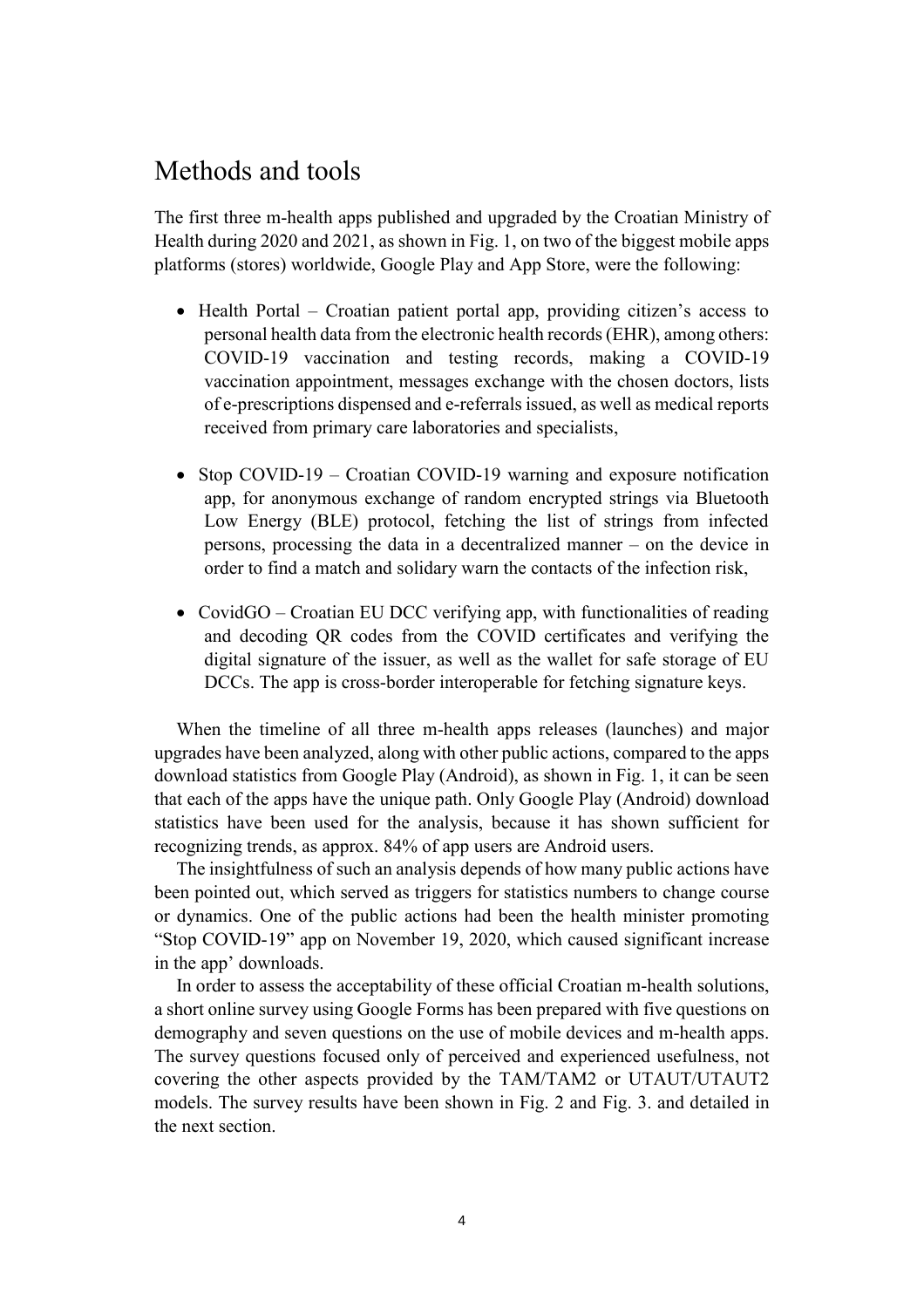

Figure 1. The timeline of the m-health apps releases (launches) and major upgrades, along with other public actions, compared to the apps download statistics from Google Play (Android).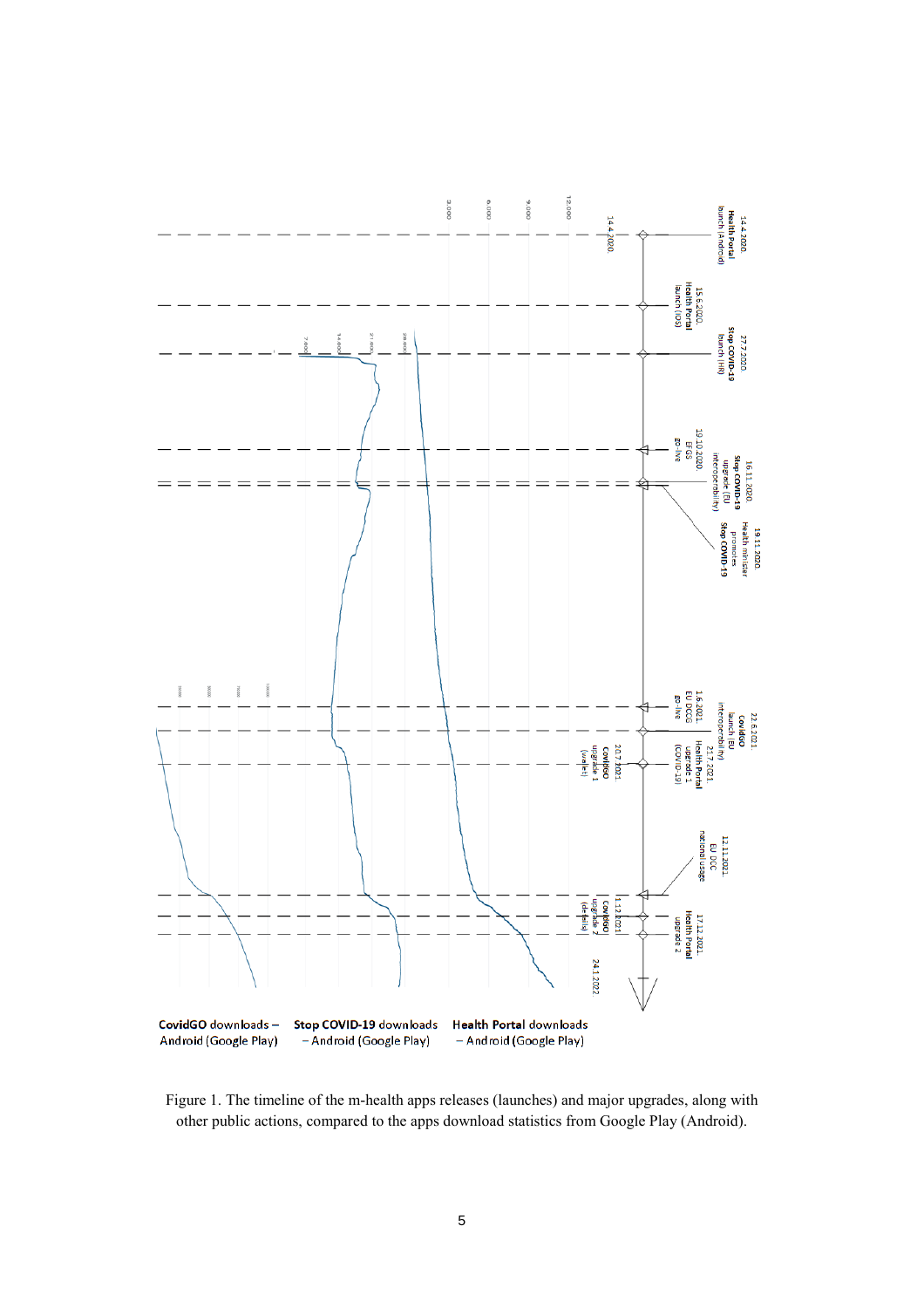# Results and discussion

The online survey was active from November 30, 2011 until January 24, 2022, 55 days in total, and was presented to three cohorts of respondents from the University of Zagreb:

- 2<sup>nd</sup> year's graduate students of EE and computer science attending Biomedical Informatics course at the Faculty of EE and Computing,
- 3<sup>rd</sup> year's graduate students of pharmacy attending Pharmaceutical Informatics course at the Faculty of Pharmacy and Biochemistry,
- 1<sup>st</sup> year postgraduate specialist students of epidemiology from Medical Informatics course at the School of Medicine.

The results of the 95 responses showed that almost 98% of respondents owned a mobile phone capable of using the apps from the stores. Around 2/3 of respondents were female, while 1/3 were male. Regarding the age group distribution, 63.2% of respondents were 21-25 years old, 17.9% were 16-20, 8.4% were 31-40, 7.4% were 26-30, 2.1% were 41-50 and 1% were 51-60.



Figure 2. The survey answers (N=95) about owning a smart phone and installing m-health apps.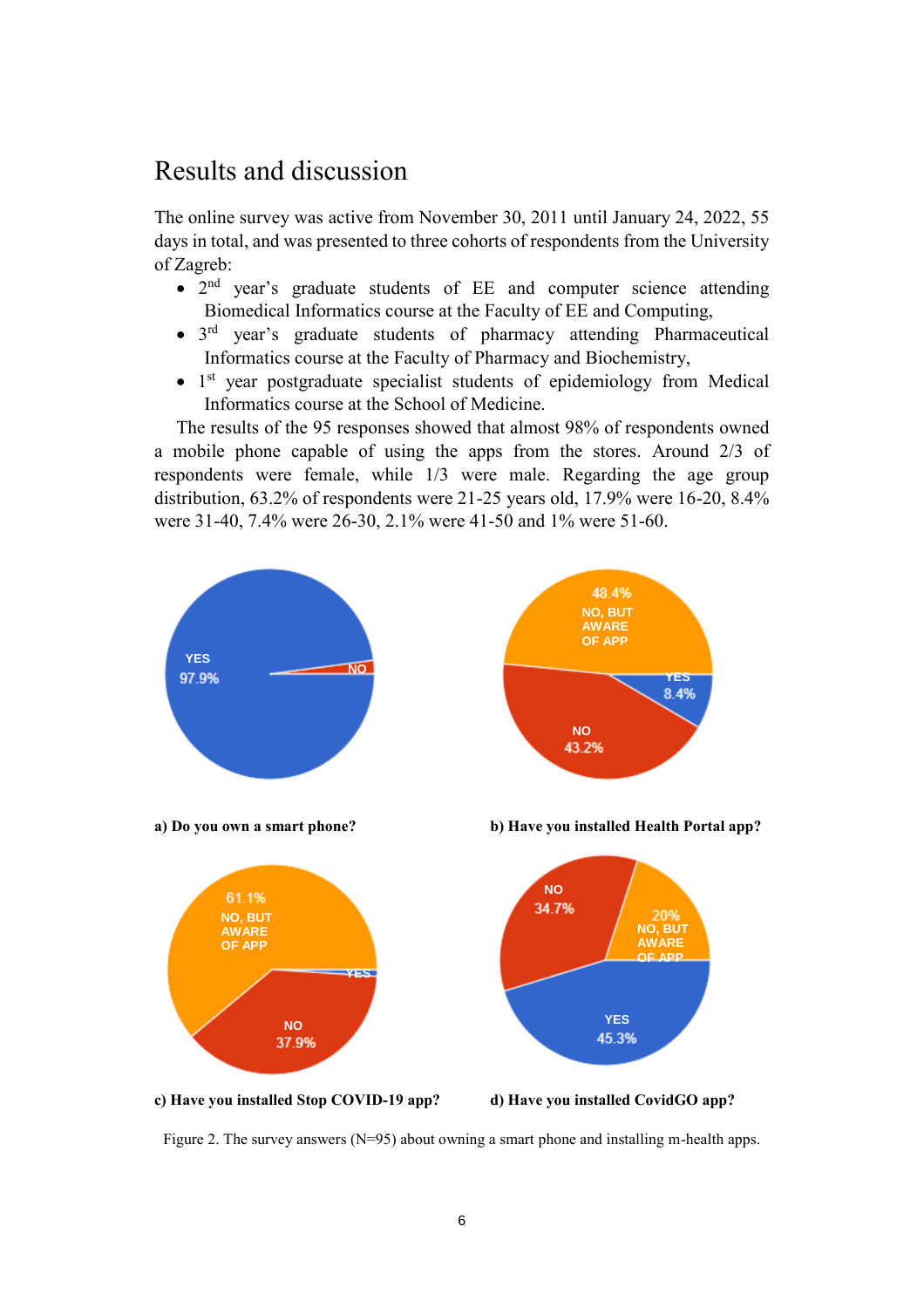As the survey answers show in Fig. 2, around 2/3 of respondents were aware of CovidGO app and 45.3% of them installed it, which makes sense because the app has been regularly promoted in the media and among citizens affected by the need to use EU DCCs for crossing the EU borders and later even nationally. Health Portal app was installed by 8.4% of respondents, without any organized public promotion, but being an additional user interface to the existing web application known to citizens. The least installations (1%) were done with Stop COVID-19 app, without any public promotion at all and with some bad publicity nonjustifiably lagging from before launching the app when the public trust was lost.





**a) How much have you found Health portal app useful?** (1 – not at all; 5 – completely useful)

**b) How much have you found Stop COVID-19 app useful?** (1 – not at all; 5 – completely

useful)



**c) How much have you found CovidGO app useful?** (1 – not at all; 5 – completely useful)

Figure 3. The survey answers (N=95) about the degree of usefulness of the apps (Likert scale).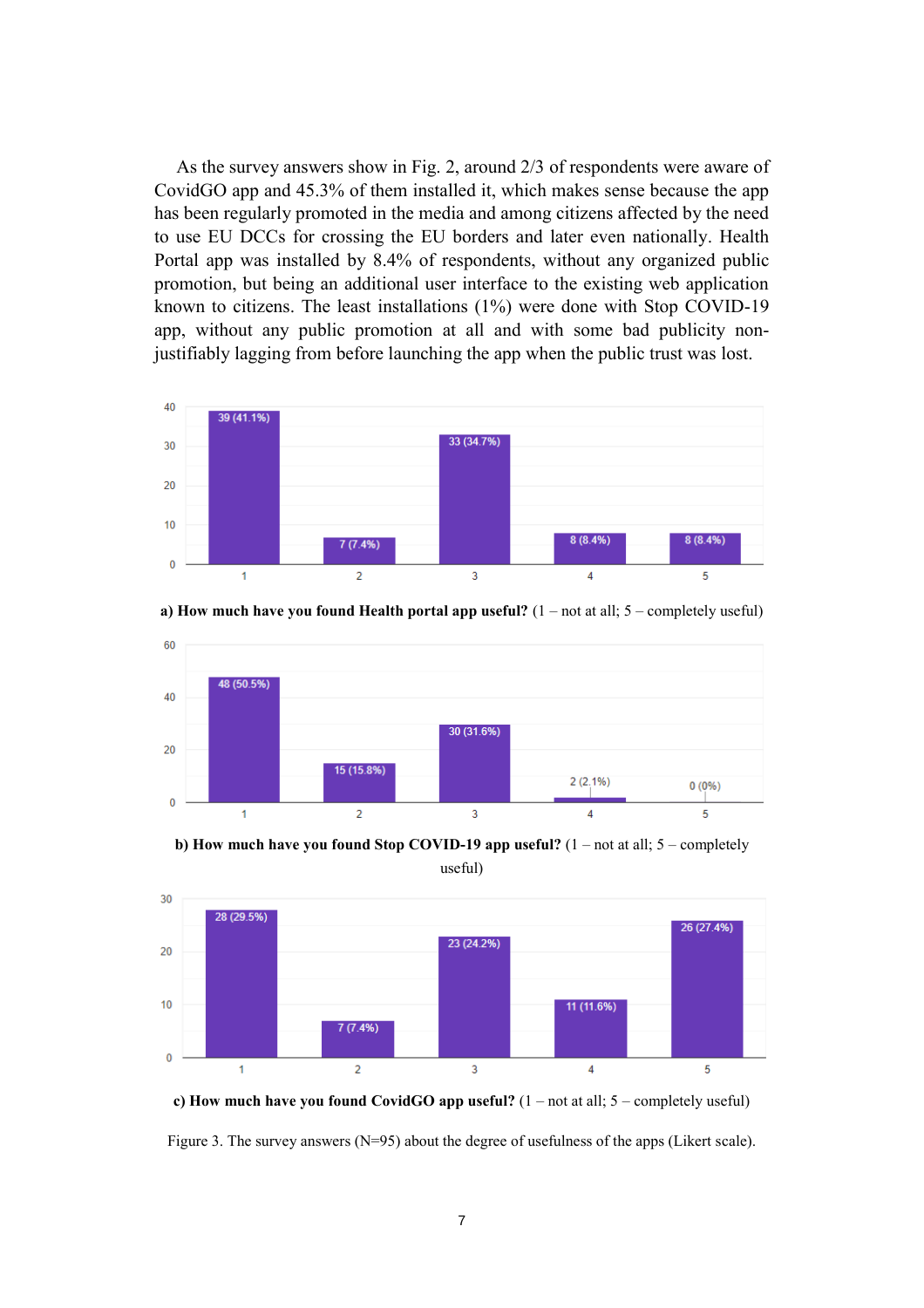Survey answers in Fig. 3 support the ascertainment that CovidGO app has been found as the most useful to respondents (with 3 points average). Health Portal app was somewhat useful to respondents (with 2.4 points average), while Stop COVID-19 app was found not much useful to respondents (with 1.9 points average).

## Conclusion

Although all three apps had dedicated web pages (Health Portal, 2020) (Stop COVID-19, 2020) (EU DCC, 2021), those were not instrumental in gaining public trust. Health Portal app had a steady, organic growth in acceptability by the users during 2020 and 2021. Stop COVID-19 publicity was damaged before the app was launched, due to efforts by the authorities to propose legislative changes that would allow launching a quarantine management app and consequent concerns over intrusion to user privacy. Appreciable uptake of CovidGO app was guided by the decisions of the Civil Protection National Headquarters, authorized by the law to introduce epidemiological measures and restrictions during COVID-19 pandemic.

# References

- Ammenwerth E. (2019): 'Technology Acceptance Models in Health Informatics: TAM and UTAUT," *Studies in health technology and informatics*, *263*, pp. 64–71. https://doi.org/10.3233/SHTI190111.
- Capak, K., Kopal, R., Benjak, T., Cerovečki, I. Draušnik, Ž., Bucić, L., Pristaš, I. Curać, J. (2020): 'Surveillance system for coronavirus disease 2019 epidemiological parameters in Croatia', Croat Med J. 2020;61:481-2, https://doi.org/10.3325/cmj.2020.61.481
- Davis, F., Bagozzi, R., and Warshaw, R. (1989): 'User Acceptance of Computer Technology: A Comparison of Two Theoretical Models', Management Science, Volume 35, 1989, pp. 982- 1003.
- eHealth Network: 'eHealth and COVID-19', EC Directorate-General for Health and Food Safety (DG SANTE), Retrieved April 8, 2022 from https://ec.europa.eu/health/ehealth-digitalhealth-and-care/ehealth-and-covid-19\_en
- 'EU Digital COVID Certificate (EU DCC)', Published on June 1, 2021, Ministry of Health, Ministry of Interior, Croatia, Retrieved April 8, 2022 from https://www.eudigitalnacovidpotvrda.hr/
- Fahy, N. and Williams, G. A. (eds) (2021): 'COVID-19 Health System Response Monitor Network', Policy Brief 42, 37p, European Observatory on Health Systems and Policies, ISBN: 1997- 8073.
- 'Health Portal (Portal zdravlja)', Published on September 9, 2016, Ministry of Health, Croatia, Retrieved April 8, 2022 from https://portal.zdravlje.hr/portalzdravlja/index.html
- ITU-D (2021): 'Measuring digital development, Facts and figures 2021', International Telecommunication Union, Geneva, Switzerland, Retrieved April 8, 2022 from https://www.itu.int/en/ITU-D/Statistics/Documents/facts/FactsFigures2021.pdf
- Marikyan, D. & Papagiannidis, S. (2021): 'Unified Theory of Acceptance and Use of Technology: A review'. In S. Papagiannidis (Ed), TheoryHub Book. http://open.ncl.ac.uk